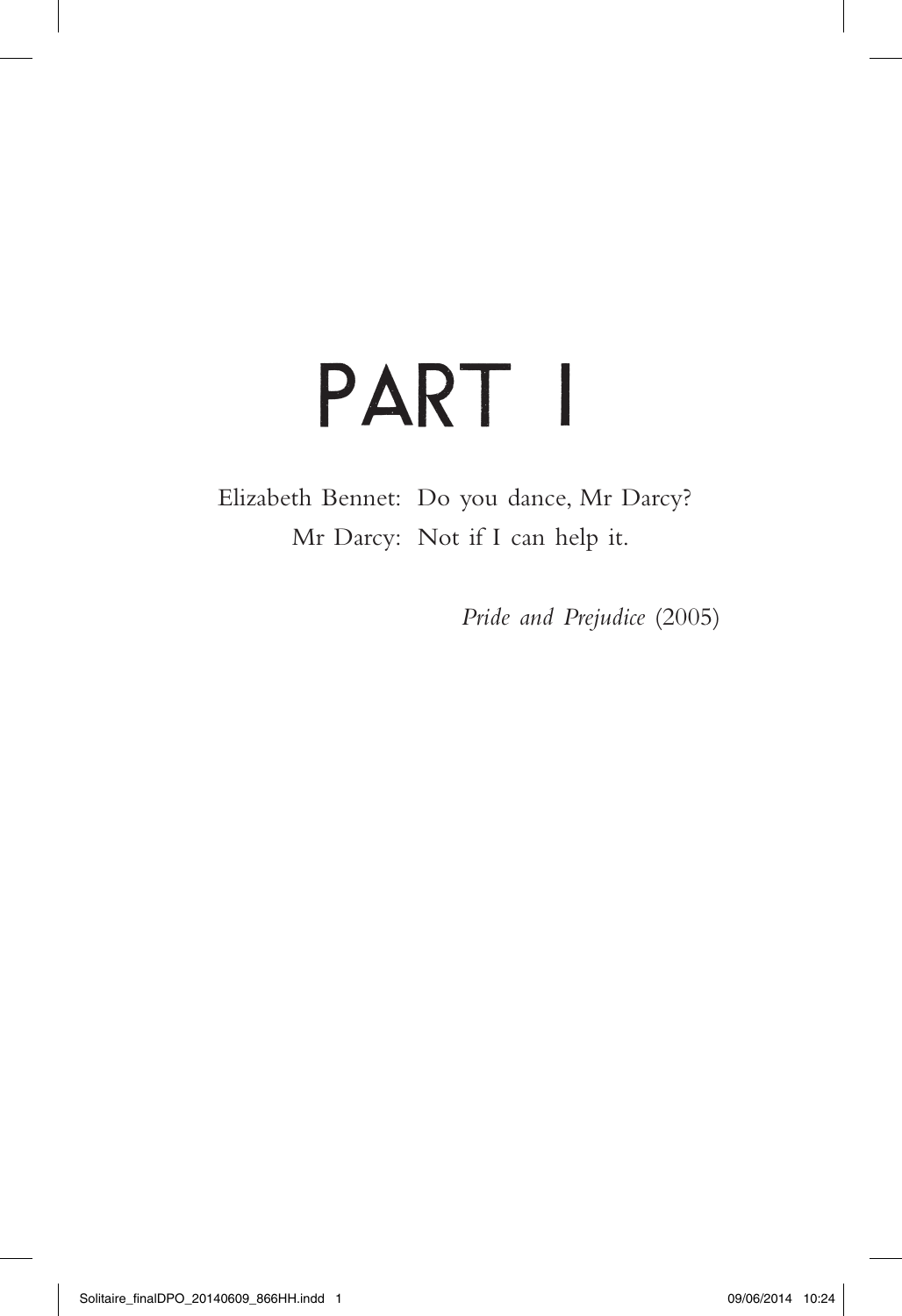$\overline{\phantom{a}}$ 

ı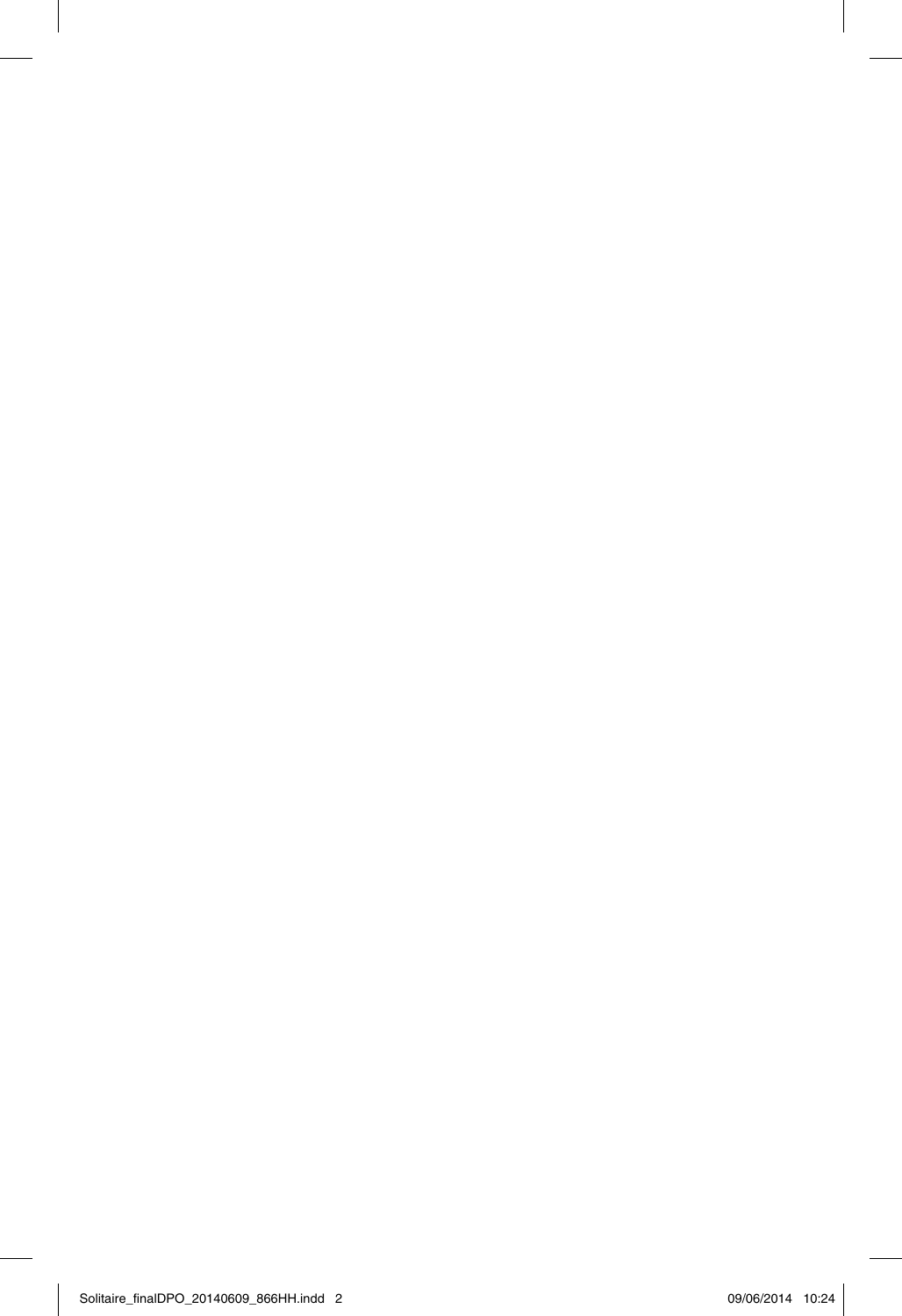## ONE

I AM AWARE as I step into the common room that the majority of people here are almost dead, including me. I have been reliably informed that post-Christmas blues are entirely normal and that we should expect to feel somewhat numb after the 'happiest' time of the year, but I don't feel so different now to how I felt on Christmas Eve, or on Christmas Day, or on any other day since the Christmas holidays started. I'm back now and it's another year. Nothing is going to happen.

I stand there. Becky and I look at each other.

"Tori," says Becky, "you look a little bit like you want to kill yourself."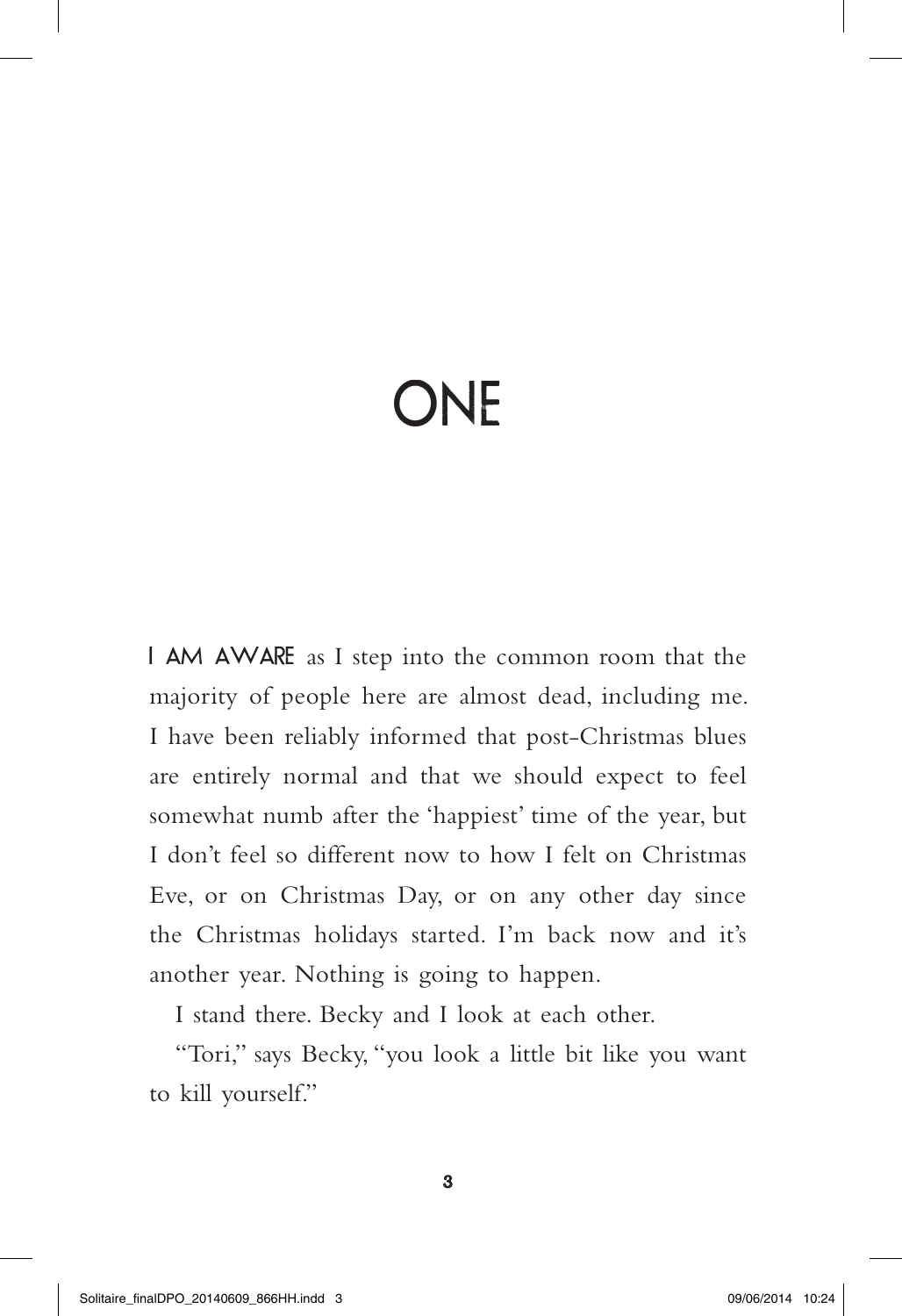She and the rest of Our Lot have sprawled themselves over a collection of revolving chairs around the common-room computer desks. As it's the first day back, there has been a widespread hair-and-make-up effort across the entire sixth form and I immediately feel inadequate.

I deflate into a chair and nod philosophically. "It's funny because it's true."

She looks at me some more, but doesn't really look, and we laugh at something that wasn't funny. Becky then realises that I am in no mood to do anything so she moves away. I lean into my arms and fall half asleep.

My name is Victoria Spring. I think you should know that I make up a lot of stuff in my head and then get sad about it. I like to sleep and I like to blog. I am going to die someday.

Rebecca Allen is probably my only real friend at the moment. She is also probably my best friend. I am as yet unsure whether these two facts are related. In any case, Becky Allen is very pretty and has very long purple hair. It has come to my attention that, if you have purple hair, people often look at you. If you are pretty with purple hair, people often *stay* looking at you, thus resulting in you becoming a widely recognised and outstandingly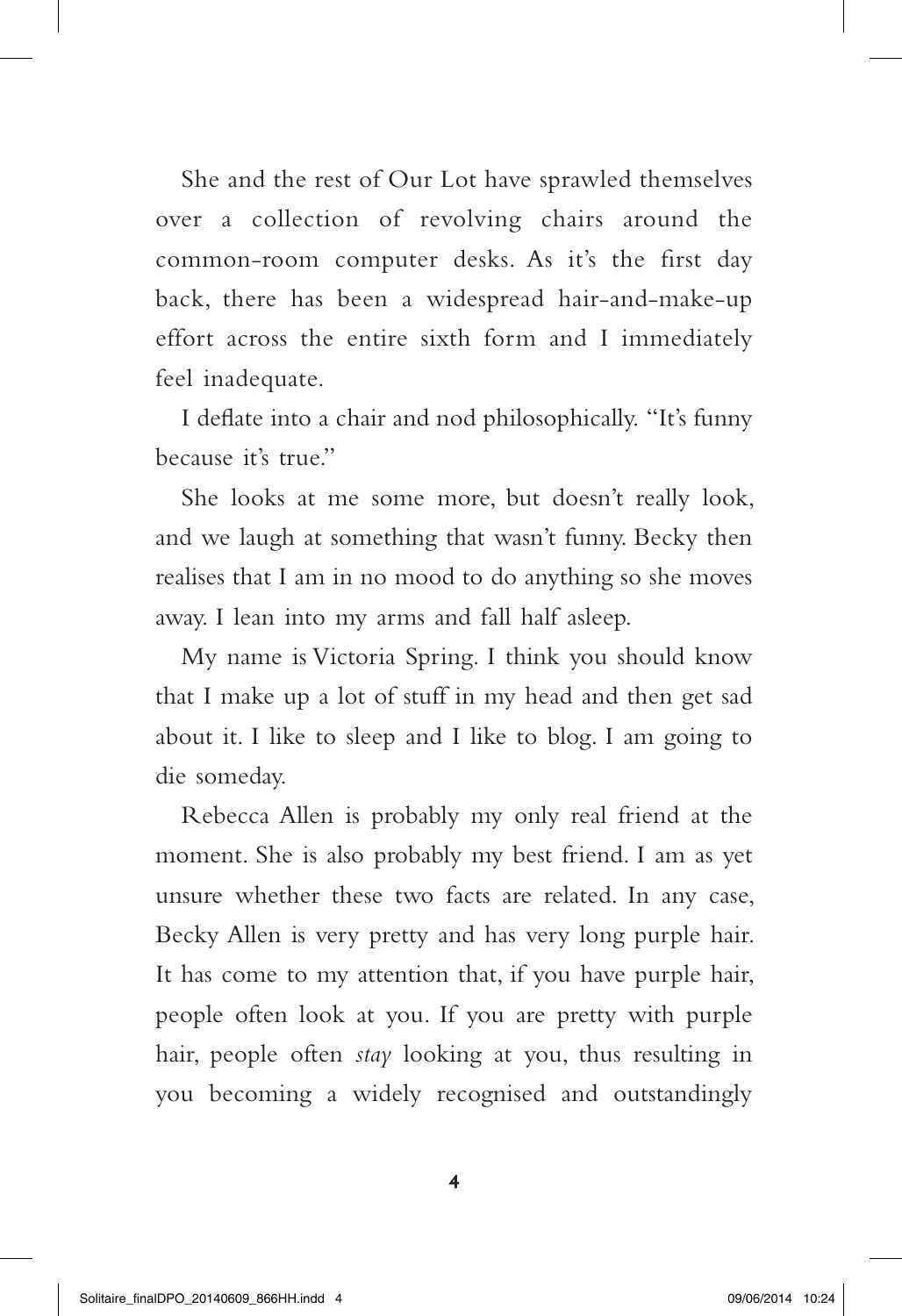popular figure in adolescent society; the sort of figure that everyone claims to know yet probably hasn't even spoken to. She has 2,098 friends on Facebook.

Right now, Becky's talking to this other girl from Our Lot, Evelyn Foley. Evelyn is considered 'retro' because she has messy hair and wears a necklace with a triangle on it.

"The *real* question though," says Evelyn, "is whether there's sexual tension between Harry and *Malfoy*."

I'm not sure whether Becky genuinely likes Evelyn. Sometimes I think people only pretend to like each other.

"Only in fan fictions, Evelyn," says Becky. "Please keep your fantasies between yourself and your blog."

Evelyn laughs. "I'm just saying. Malfoy helps Harry in the end, right? He's a nice guy deep down, yeah? So why does he bully Harry for seven years? Enormous. Closet. Homosexual." With each word, she claps her hands together. It really doesn't emphasise her point. "It's a well-established fact that people tease people they fancy. The psychology here is unarguable."

"Evelyn," says Becky. "*Firstly*, I *resent* the fangirl idea that Draco Malfoy is some kind of beautifully tortured soul who is searching for redemption and understanding. Secondly, the only non-canon couple that is even *worth* discussion is Snily."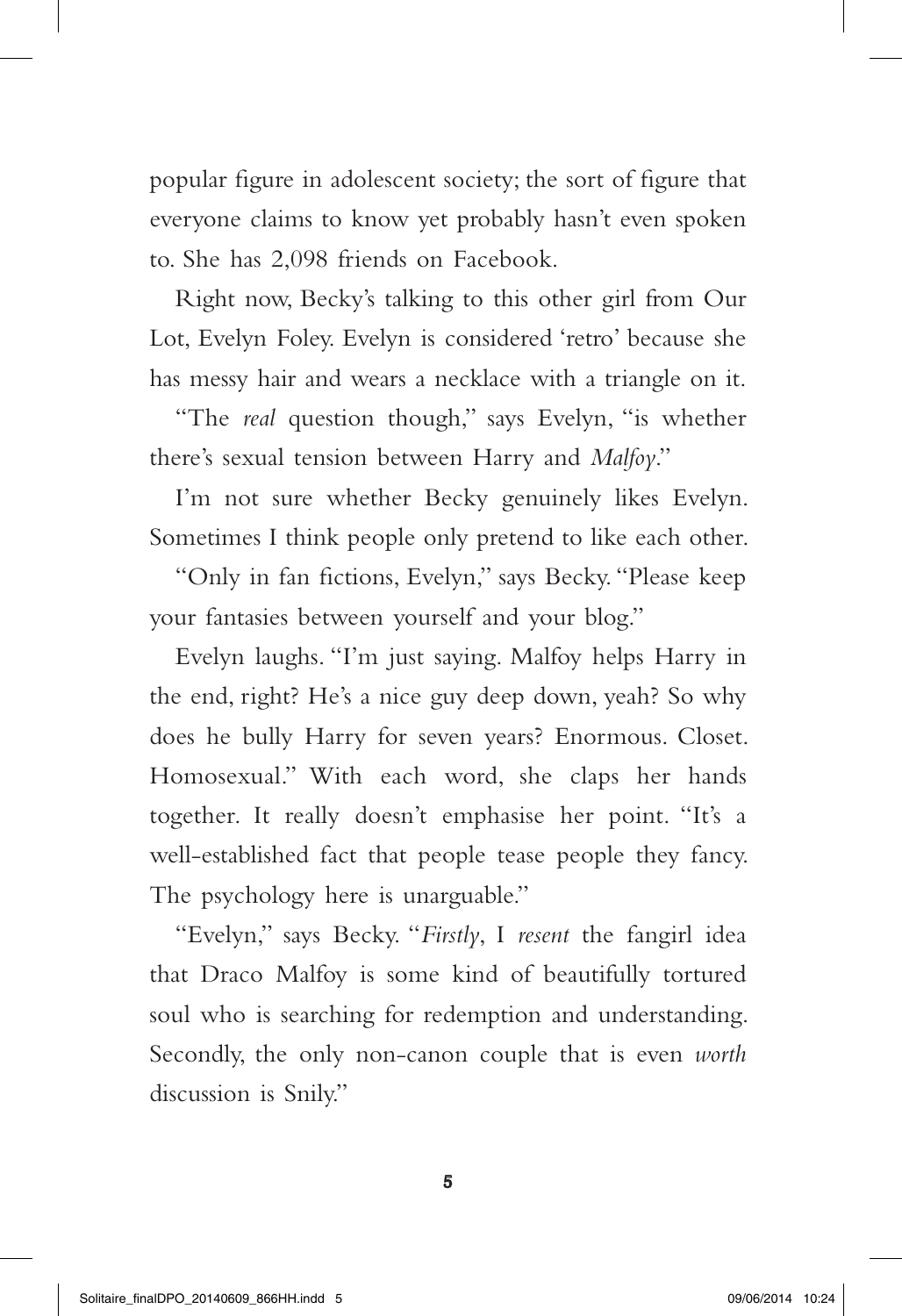"*Snily?*" "Snape and Lily."

Evelyn appears to be deeply offended. "I can't believe you don't support Drarry when you ship *Snape and Lily*. I mean, at least Drarry is a realistic possibility." She slowly shakes her head. "Like, obviously, Lily went for someone hot and hilarious like James Potter."

"James Potter was a resplendent twat. Especially to Lily. J.K. made that quite clear. And dude – if you don't like Snape by the end of the series, then you miss the entire concept of *Harry Potter*."

"If Snily had been a *thing*, there would have *been* no Harry Potter."

"Without a Harry, Voldemort might not have, like, committed mass genocide."

Becky turns to me, and so does Evelyn. I deduce that I am under pressure to contribute something.

I sit up. "You're saying that because it's Harry's fault that all these muggles and wizards died, it would have been better if there'd been no Harry Potter at all and no books or films or anything?"

I get the impression that I've ruined this conversation so I mumble an excuse and lift myself off my chair and hurry out of the common-room door. Sometimes I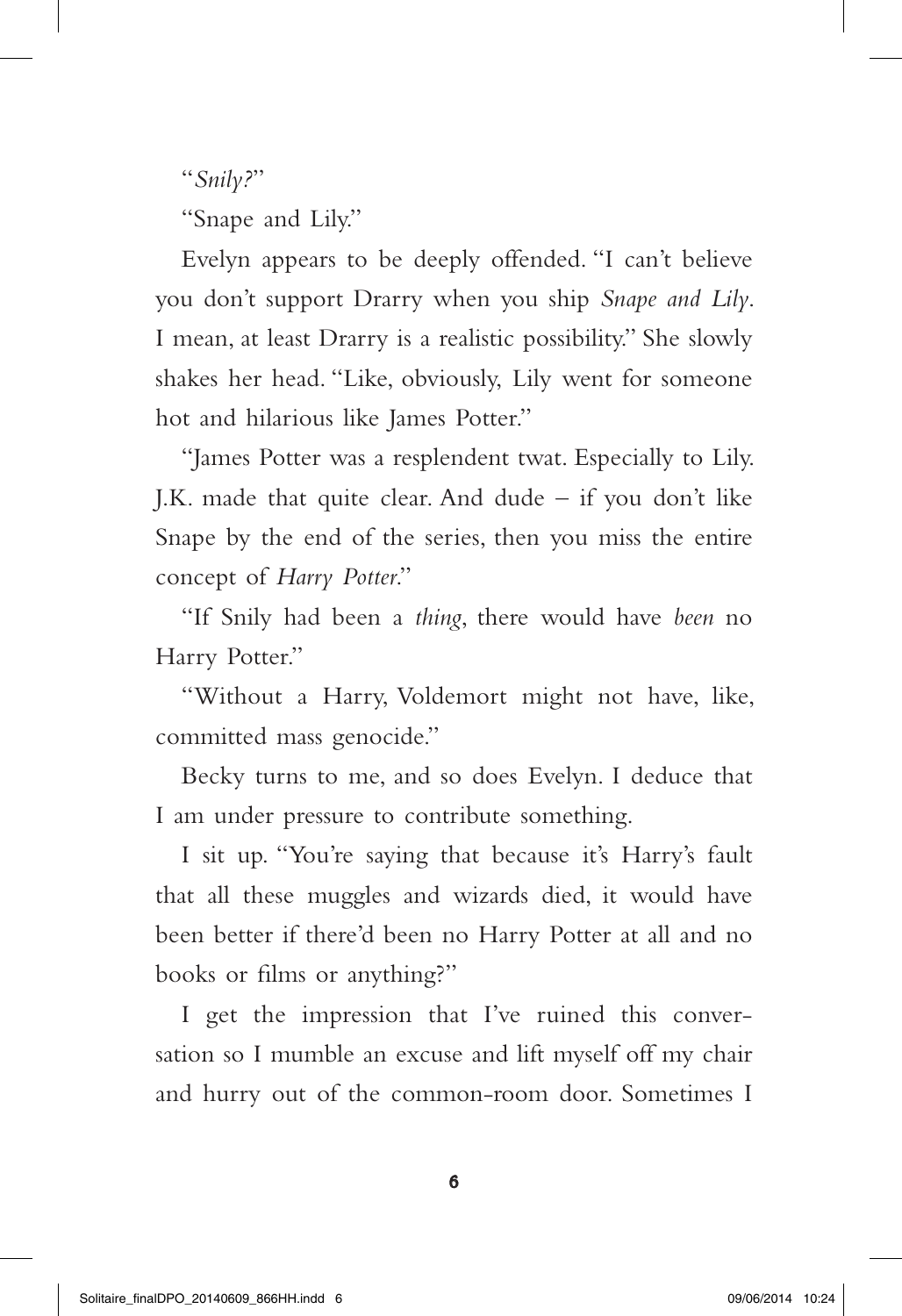hate people. This is probably very bad for my mental health.

\*

There are two grammar schools in our town: Harvey Greene Grammar School for Girls, or 'Higgs' as it is popularly known, and Truham Grammar School for Boys. Both schools, however, accept males *and* females in Years 12 and 13, the two final years of school known countrywide as the sixth form. So, now that I am in Year 12, I have had to face a sudden influx of the male species. Boys at Higgs are on a par with mythical creatures and having an actual *real* boyfriend puts you at the head of the social hierarchy, but personally, thinking or talking too much about 'boy issues' makes me want to shoot myself in the face.

Even if I did care about that stuff, it's not like we get to show off, thanks to our stunning school uniform. Usually, sixth-formers don't have to wear school uniform; however, Higgs sixth form are forced to wear a hideous one. Grey is the theme, which is fitting for such a dull place.

I arrive at my locker to find a pink Post-it note on its door. On that, someone has drawn a left-pointing arrow, suggesting that I should, perhaps, look in that direction. Irritated, I turn my head to the left. There's another Post-it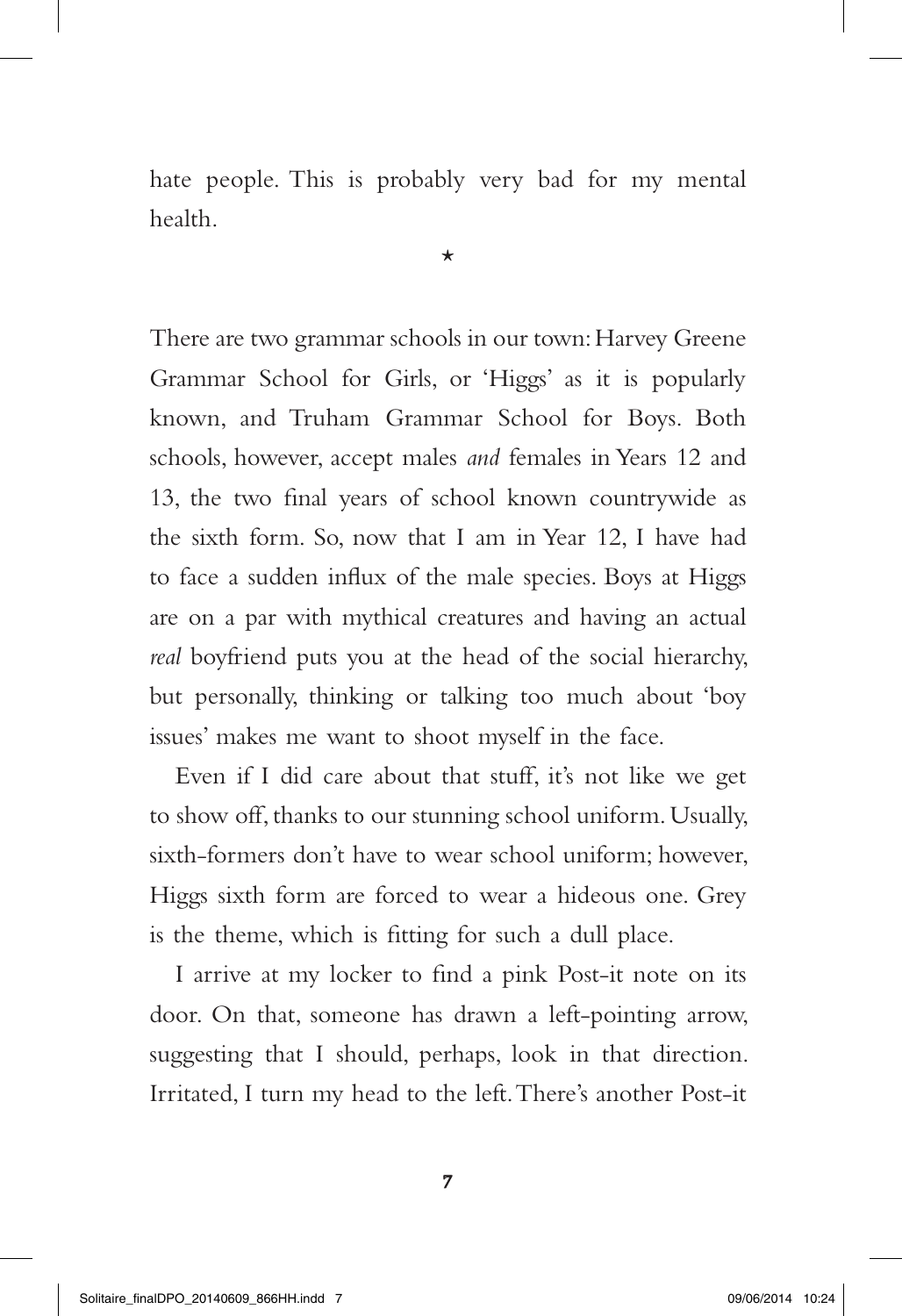note a few lockers along. And, on the wall at the end of the corridor, another. People are walking past them, totally oblivious. What can I say? People aren't observant. People don't question stuff like this. They never think twice about déjà vu when there could be a glitch in the Matrix. They walk past tramps in the street without even glancing at their misfortune. They don't psychoanalyse the creators of slasher-horrors when they're probably all psychopaths.

I pluck the Post-it from my locker and wander to the next.

Sometimes I like to fill my days with little things that other people don't care about. It makes me feel like I'm doing something important, mainly because no one else is doing it.

This is one of those times.

The Post-its start popping up all over the place. Like I said, everyone is ignoring them; instead, they are going on with their day and talking about boys and clothes and pointless stuff. Year 9s and 10s strut around in their rolled-up skirts and thigh-high socks over their tights. Year 9s and 10s always seem to be happy. It makes me hate them a bit. Then again, I hate quite a lot of things.

The penultimate Post-it I find depicts an arrow pointing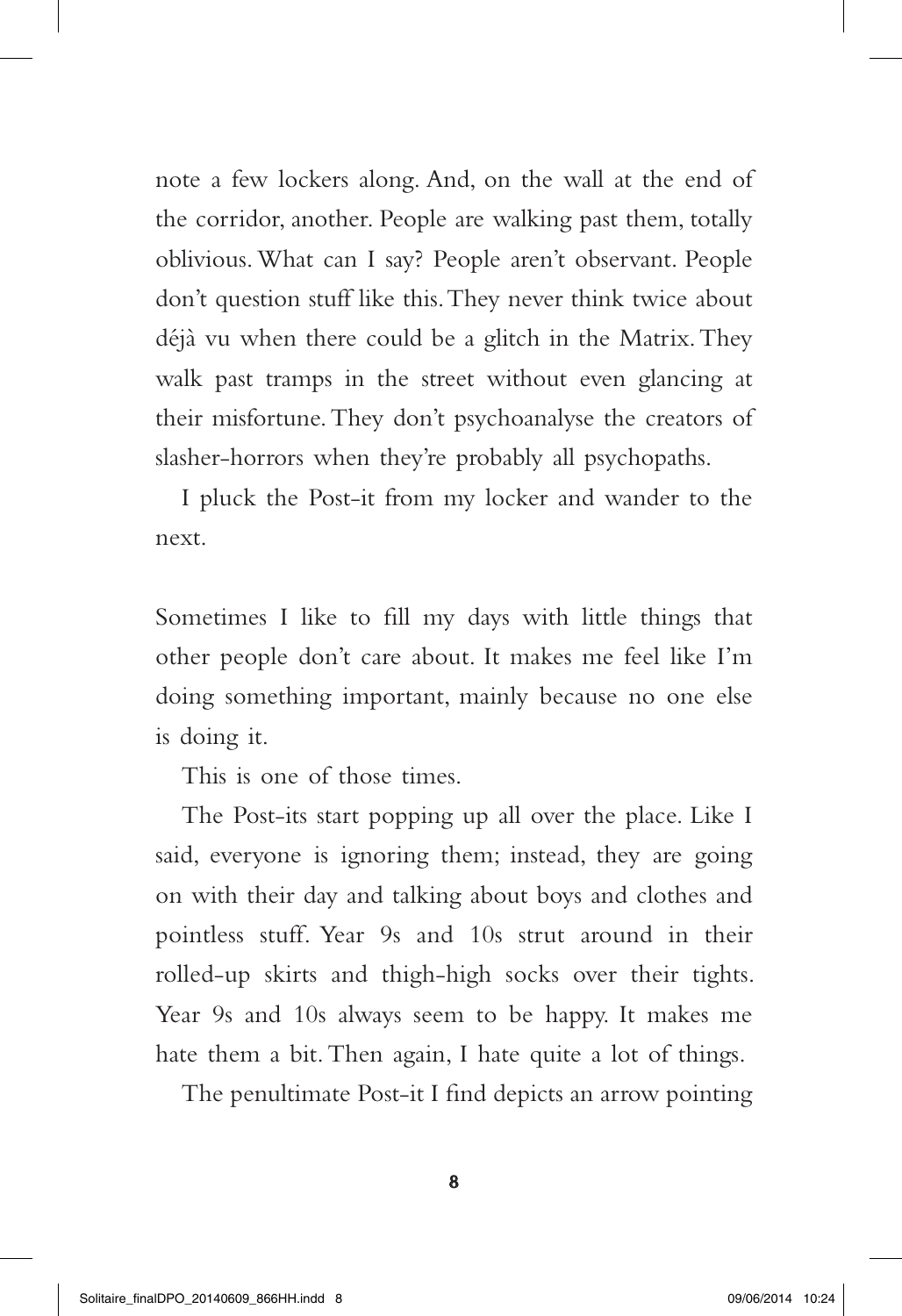upwards, or forwards, and is situated on the door of a closed computer room on the first floor. Black fabric covers the door window. This particular computer room, C16, was closed last year for refurbishment, but it doesn't look like anyone's bothered getting started. It sort of makes me feel sad, to tell you the truth, but I open C16's door anyway, enter and close it behind me.

There's one long window stretching the length of the far wall, and the computers in here are bricks. Solid cubes. Apparently, I've time-travelled to the 1990s.

I find the final Post-it note on the back wall, bearing a URL:

#### **SOLITAIRE.CO.UK**

In case you live under a rock or are home-schooled or are just an idiot, Solitaire is a card game you play by yourself. It's what I used to spend my IT lessons doing and it probably did a lot more for my intelligence than actually paying attention.

It's then that someone opens the door.

"Dear God, the age of the computers in here must be a *criminal offence*."

I turn slowly around.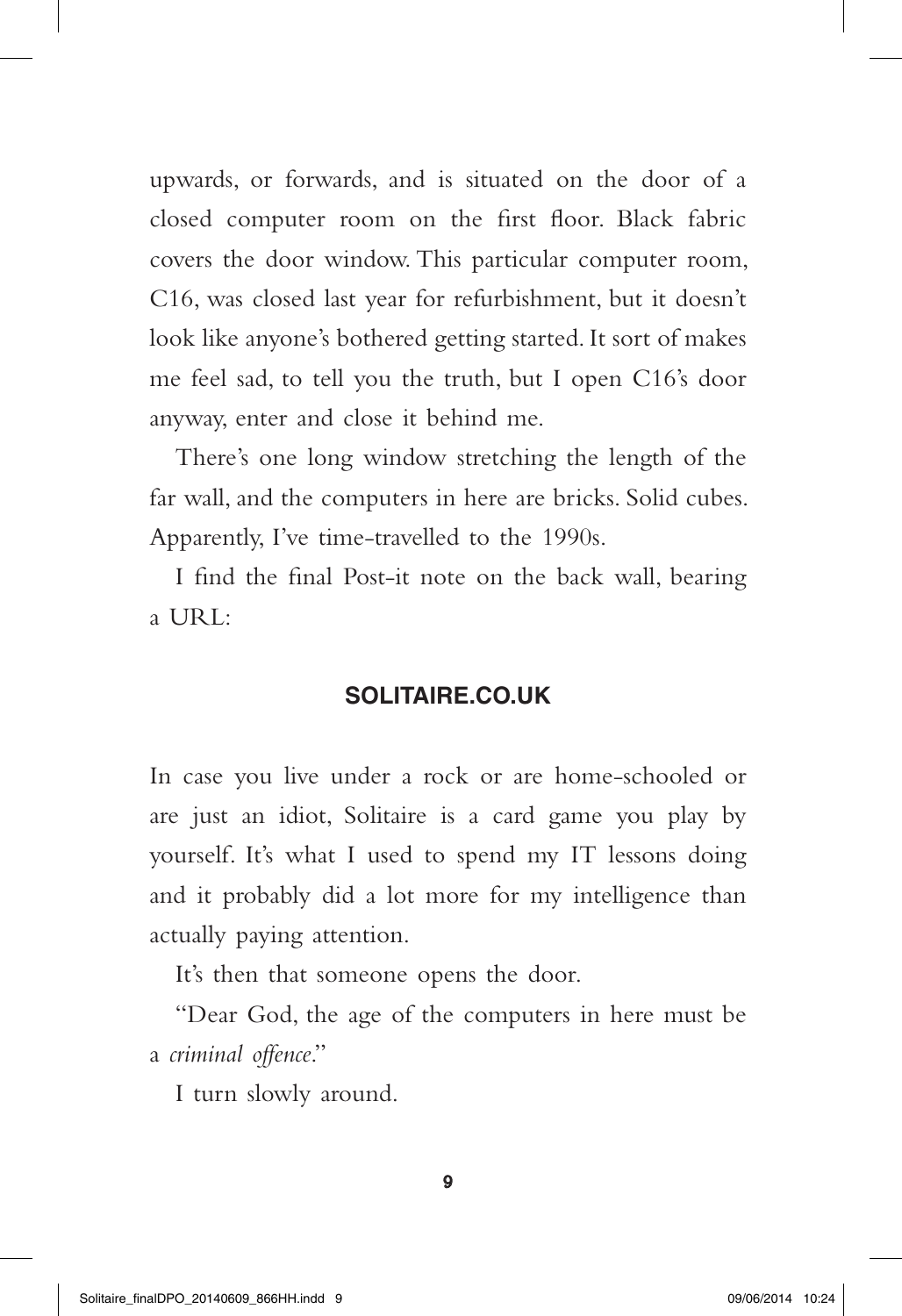A boy stands before the closed door.

"I can hear the haunting symphony of dial-up connection," he says, eyes drifting, and, after several long seconds, he finally notices that he's not the only person in the room.

He's a very ordinary-looking, not ugly but not hot, miscellaneous boy. His most noticeable feature is a pair of large, thick-framed square glasses, the sort similar to those 3D cinema glasses that twelve-year-olds pop the lenses out of and wear because they think it makes them look 'rad'. God, I hate it when people wear glasses like that. He's tall and has a side parting. In one hand, he holds a mug; in the other a piece of paper and his school planner.

As he absorbs my face, his eyes flare up and I swear to God they double in size. He leaps towards me like a pouncing lion, fiercely enough that I stumble backwards in fear that he might crush me completely. He leans forward so that his face is centimetres from my own. Through my reflection in his ridiculously oversized spectacles, I notice that he has one blue eye and one green eye. Heterochromia.

He grins violently.

"Victoria Spring!" he cries, raising his arms into the air. I say and do nothing. I have a headache.

"You are Victoria Spring," he says. He holds the piece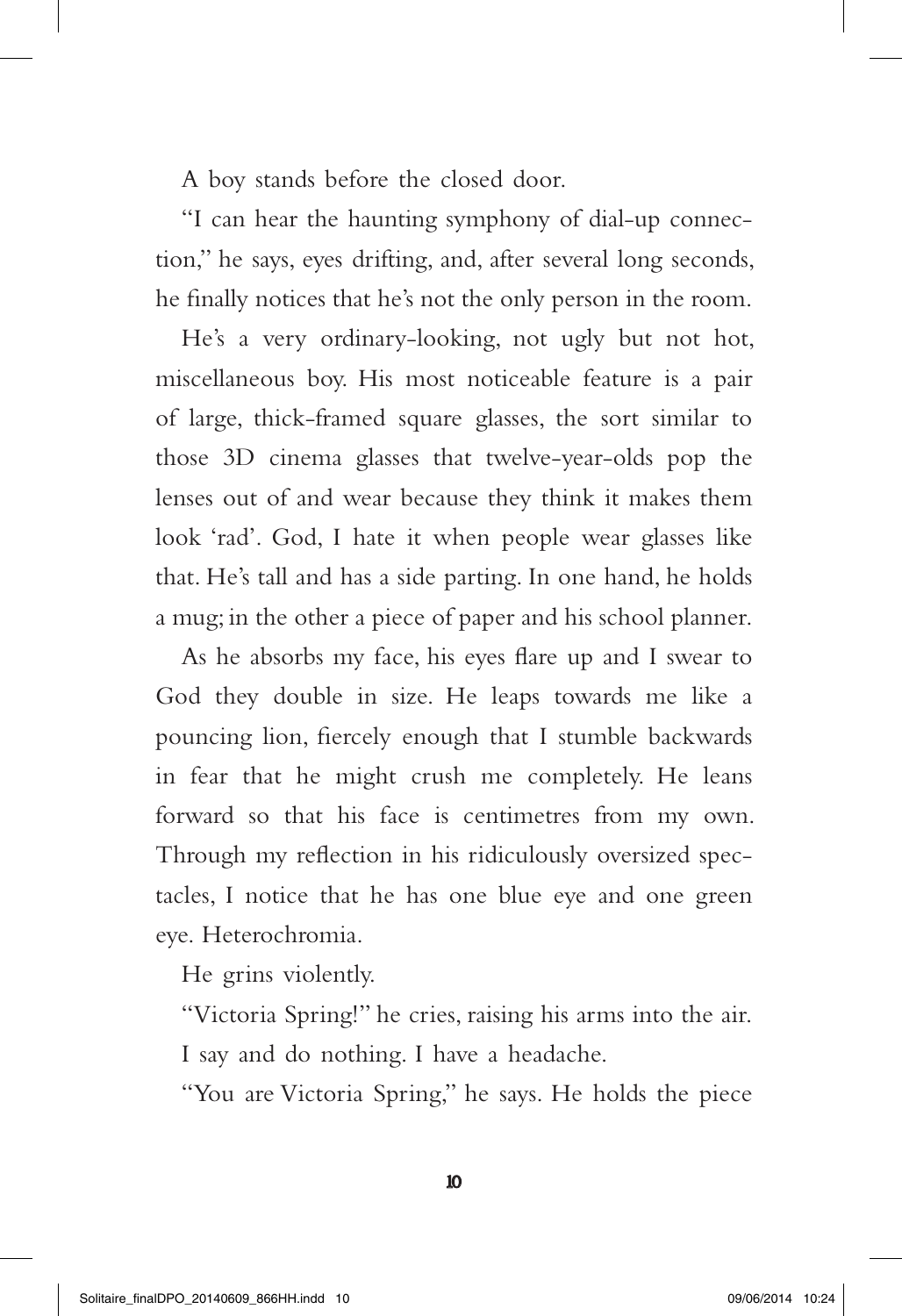of paper up to my face. It's a photograph. Of me. Underneath, in tiny letters: Victoria Spring, 11A. It has been on display near the staffroom – in Year 11, I was a form leader, mostly because no one else wanted to do it so I got volunteered. All the form leaders had their pictures taken. Mine is awful. It's before I cut my hair so I sort of look like the girl from *The Ring*. It's like I don't even have a face.

I look into the blue eye. "Did you tear that right off the display?"

He steps back a little, retreating from his invasion of my personal space. He's got this insane smile on his face. "I said I'd help someone look for you." He taps his chin with his planner. "Blond guy... skinny trousers... walking around like he didn't really know where he was..."

I do not know *any* guys and certainly not any blond guys who wear skinny trousers.

I shrug. "How did you know I was in here?"

He shrugs too. "I didn't. I came in because of the arrow on the door. I thought it looked quite mysterious. And here you are! What a *hilarious* twist of fate!"

He takes a sip of his drink. I start to wonder if this boy has mental problems.

"I've seen you before," he says, still smiling.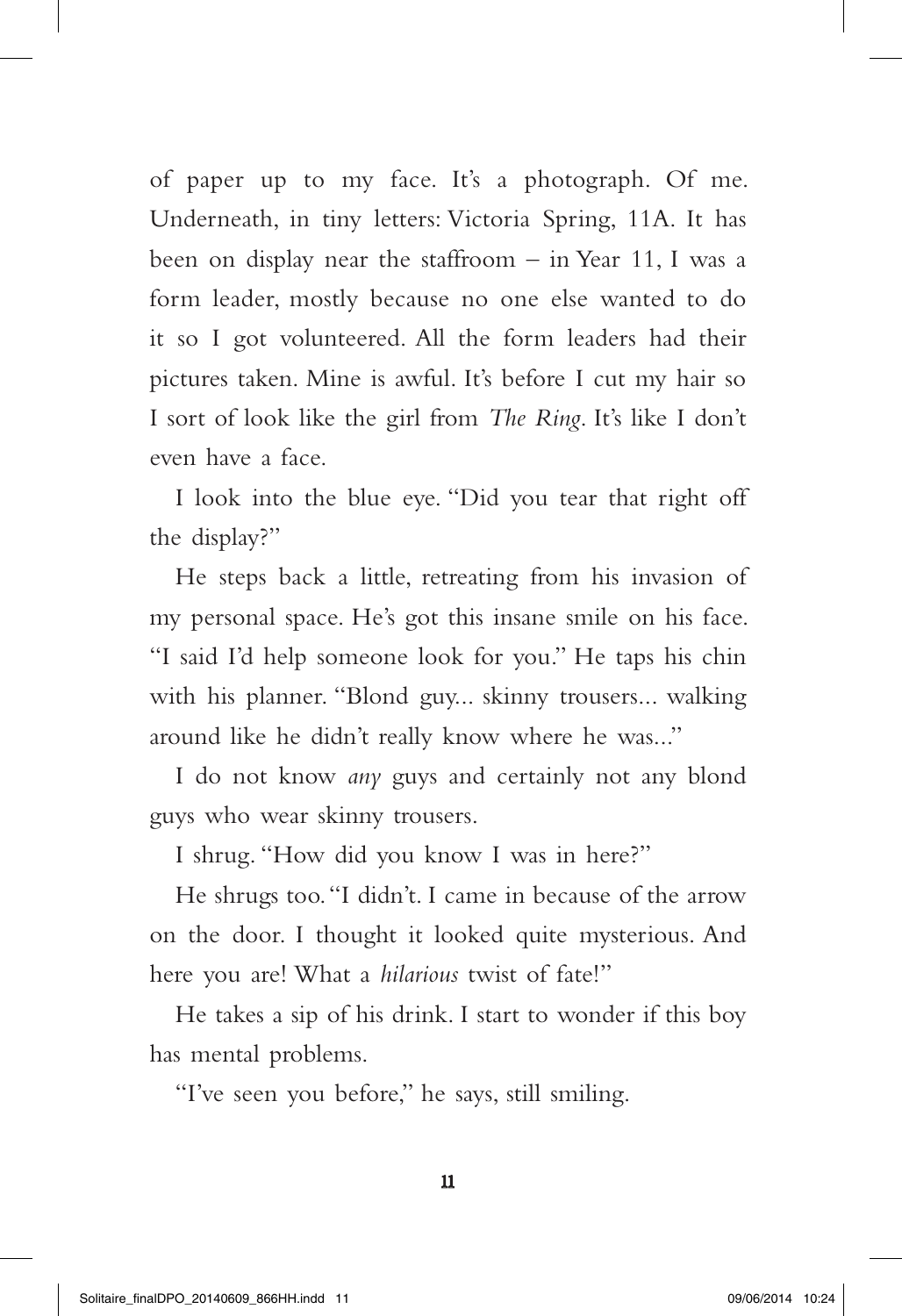I find myself squinting at his face. Surely I must have seen him at some point in the corridors. Surely I would remember those hideous glasses. "I don't think I've ever seen *you* before."

"That's not surprising," he says. "I'm in Year 13, so you wouldn't see me much. And I only joined your school last September. I did my Year 12 at Truham."

That explains it. Four months isn't enough time for me to commit a face to memory.

"So," he says, tapping his mug. "What's going on *here*?"

I step aside and point unenthusiastically to the Post-it on the back wall. He reaches up and peels it off.

"Solitaire.co.uk. Interesting. Okay. I'd say we could boot up one of these computers and check it out, but we'd probably both expire before Internet Explorer loaded. I bet you any money they all use Windows 95."

He sits down on one of the swivel chairs and stares out of the window at the suburban landscape. Everything is lit up like it's on fire. You can see right over the town and into the countryside. He notices me looking too.

"It's like it's pulling you out, isn't it?" he says. He sighs to himself. Like a girl. "I saw this old man on my way in this morning. He was sitting at a bus stop listening to an iPod, tapping his hands on his knees, looking at the sky.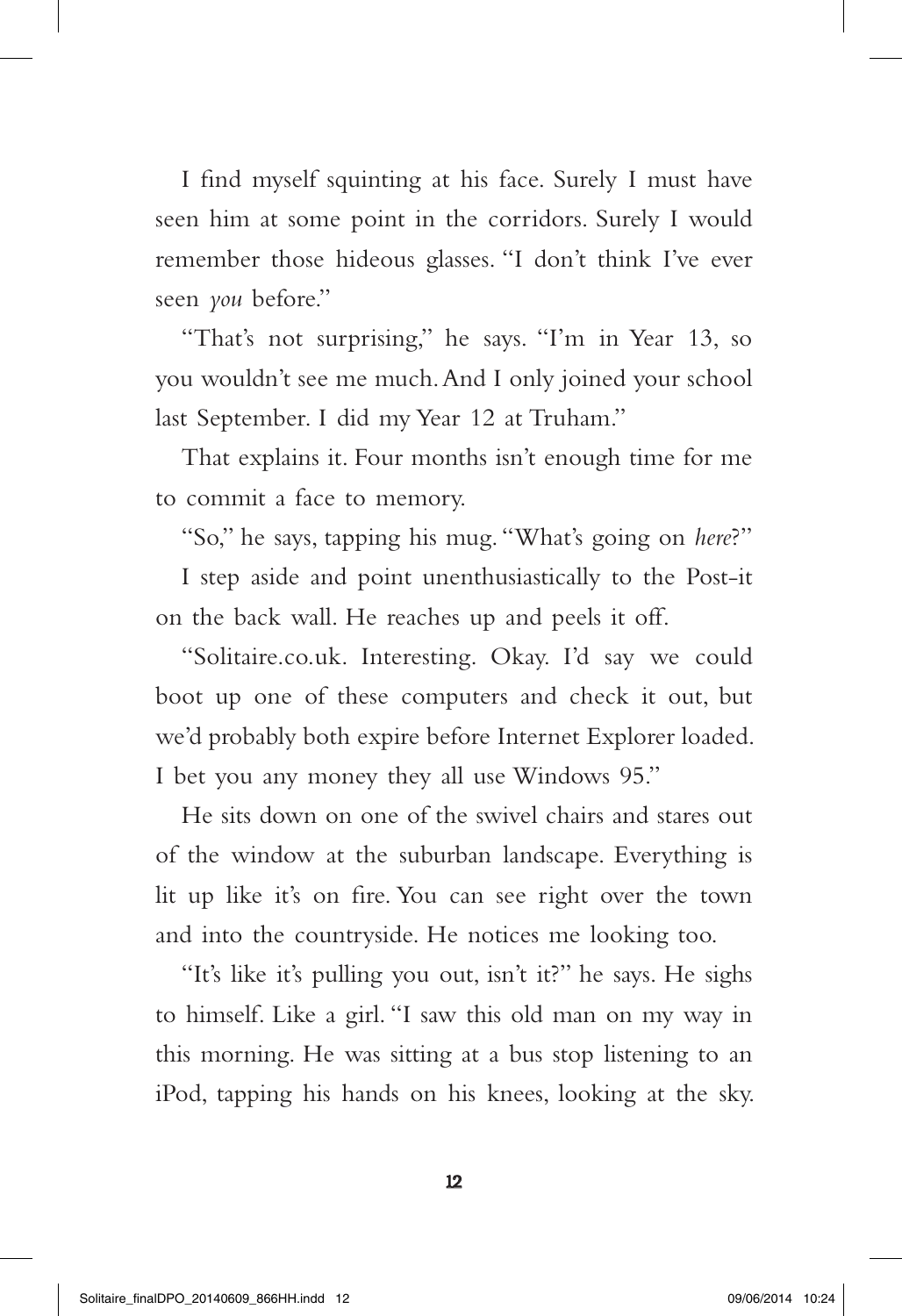How often do you see that? An old man listening to an iPod. I wonder what he was listening to. You'd think it would be classical, but it could have been anything. I wonder if it was sad music." He lifts up his feet and crosses them on top of a table. "I hope it wasn't."

"Sad music is okay," I say, "in moderation."

He swivels round to me and straightens his tie.

"You are definitely Victoria Spring, aren't you." This should be a question, but he says it like he's already known for a long time.

"Tori," I say, intentionally monotone. "My name is Tori<sup>"</sup>

He laughs at me. It's a very loud, forced laugh. "Like Tori Amos?"

"No." Pause. "No, not like Tori Amos."

He puts his hands in his blazer pockets. I fold my arms. "Have you been in here before?" he asks.

" $No.$ "

He nods. "Interesting."

I widen my eyes and shake my head at him. "What?" "What *what*?"

"What's interesting?" I don't think I could sound less interested.

"We both came looking for the same thing."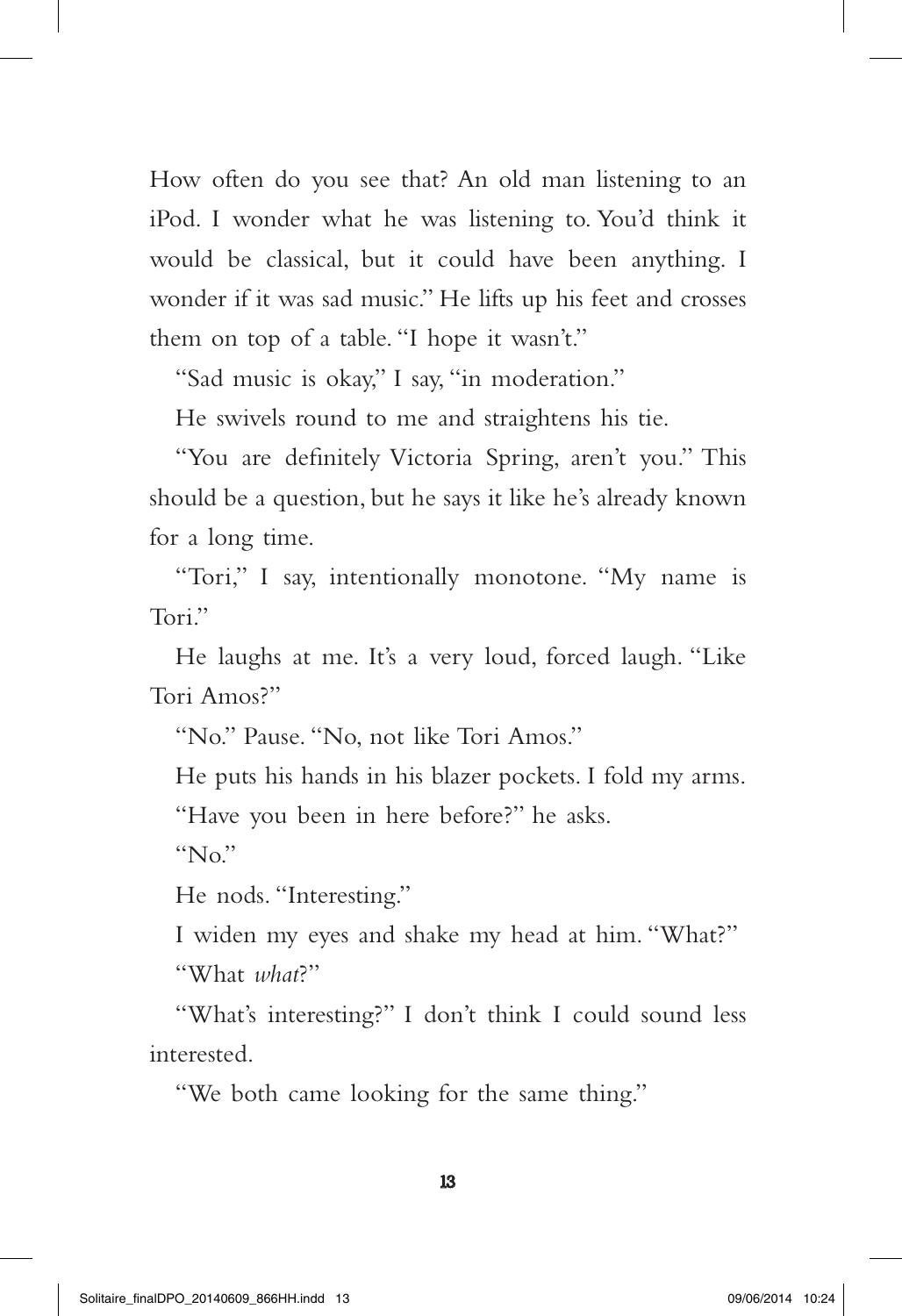"And what is that?"

"*An answer*."

I raise my eyebrows. He gazes at me through his glasses. The blue eye is so pale it's almost white. It's got an entire personality of its own.

"Aren't mysteries *fun*?" he says. "Don't you *wonder*?"

It's then that I realise that I probably don't. I realise that I could walk out of here and literally not give a crap about solitaire.co.uk or this annoying, loud-mouthed guy ever again.

But because I want him to stop being so goddamn patronising, I swiftly remove my phone from my blazer pocket, type solitaire.co.uk into the Internet address bar and open up the web page.

What appears almost makes me laugh  $-$  it's an empty blog. A troll blog, I guess.

What a pointless, pointless day this is.

I thrust the phone into his face. "Mystery solved, Sherlock."

At first, he keeps on grinning, like I'm joking, but soon his eyes focus downwards on to the phone screen and, in a kind of stunned disbelief, he removes the phone from my hand.

"It's… an empty blog…" he says, not to me but to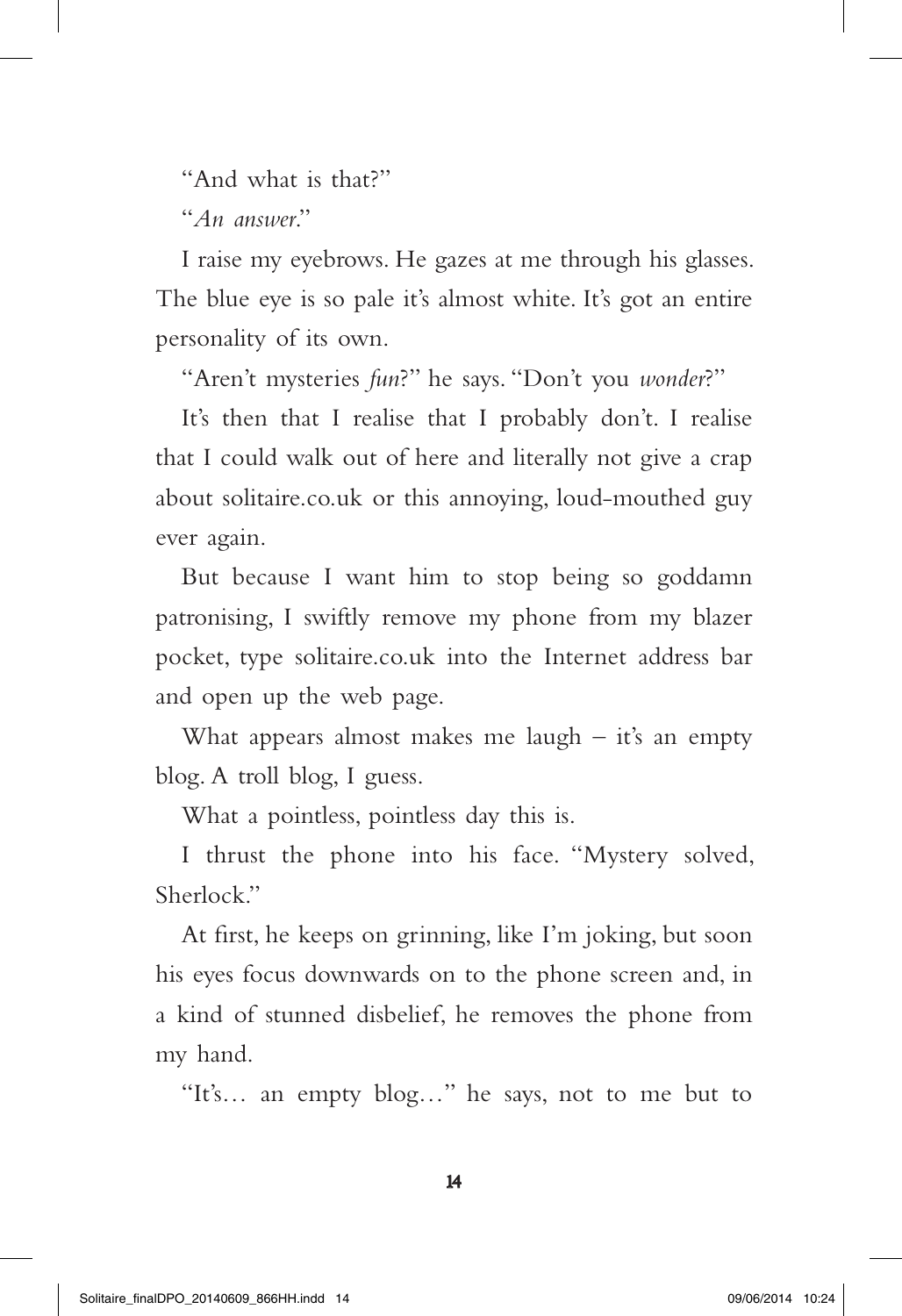himself, and suddenly (and I don't know how this happens) I feel deeply, *deeply* sorry for him. Because he looks so bloody *sad*. He shakes his head and hands my phone back to me. I don't really know what to do. He literally looks like someone's just died.

"Well, er…" I shuffle my feet. "I'm going to form now"

"No, no, wait!" He jumps up so we're facing each other.

There is a significantly awkward pause.

He studies me, squinting, then studies the photograph, then back to me, then back to the photo. "You cut your hair!"

I bite my lip, holding back the sarcasm. "Yes," I say sincerely. "Yes, I cut my hair."

"It was so *long*."

"Yes, it was."

"Why did you cut it?"

I had gone shopping by myself at the end of the summer holidays because there was so much crap I needed for sixth form and Mum and Dad were busy with all of the Charlie stuff that was going on and I just wanted it out of the way. What I'd failed to remember was that I am awful at shopping. My old school bag was ripped and dirty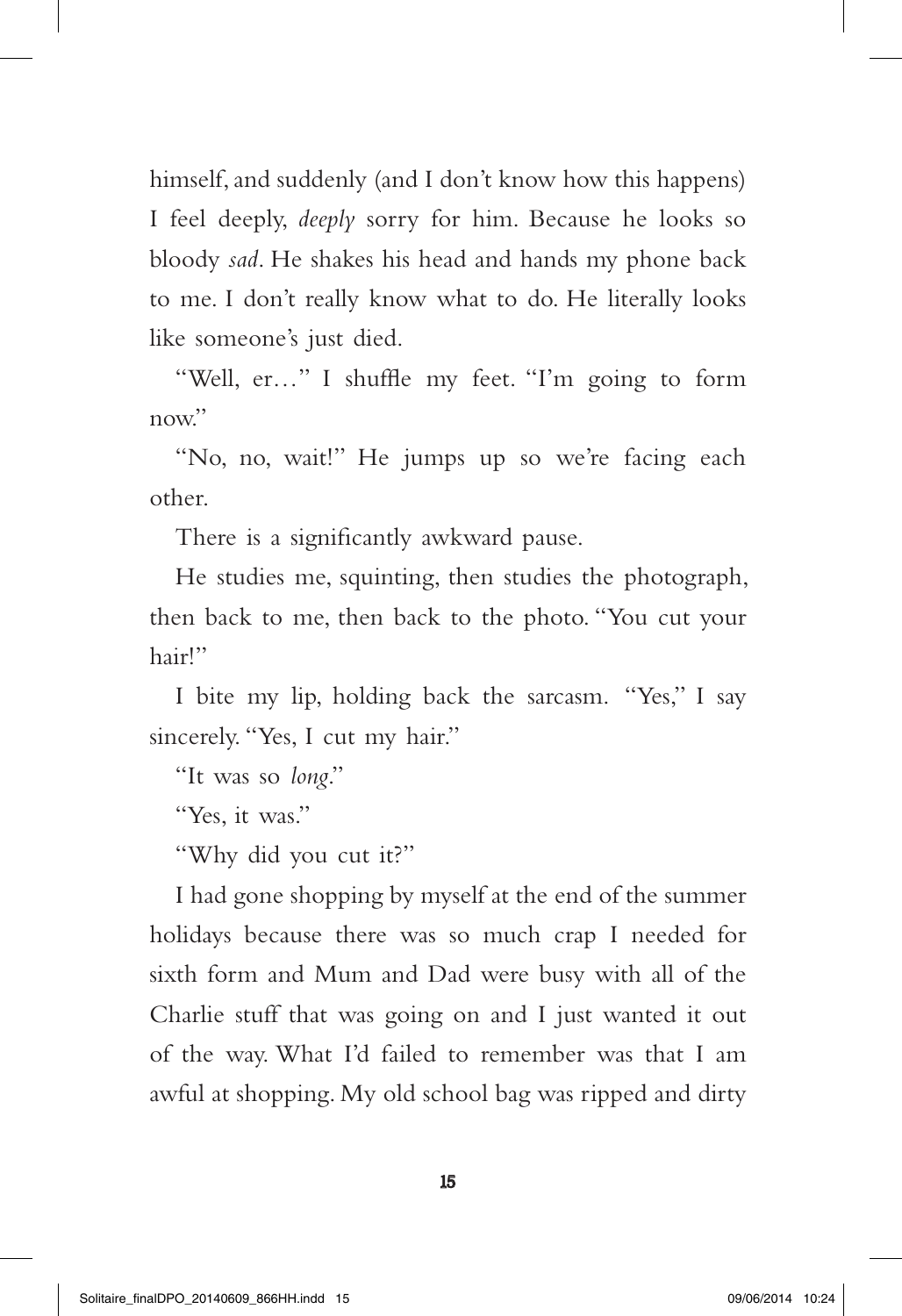so I trailed through nice places – River Island and Zara and Urban Outfitters and Mango and Accessorize. But all the nice bags there were, like, fifty pounds, so that wasn't happening. Then I tried the cheaper places – New Look and Primark and H&M – but all the bags there were just tacky. I ended up going round all the shops selling bags a billion bloody times before having a slight breakdown on a bench by Costa Coffee in the middle of the shopping centre. I thought about starting Year 12 and all the things that I needed to do and all the new people that I might have to meet and all the people I would have to talk to and I caught a reflection of myself in a Waterstones window and I realised then that most of my face was covered up and who in the name of God would want to talk to me like that and I started to feel all of this hair on my forehead and my cheeks and how it plastered my shoulders and back and I felt it creeping around me like worms, choking me to death. I began to breathe very fast, so I went straight into the nearest hairdresser's and had it all cut to my shoulders and out of my face. The hairdresser didn't want to do it, but I was very insistent. I spent my school bag money on a haircut.

"I just wanted it shorter," I say.

He steps closer. I shuffle backwards.